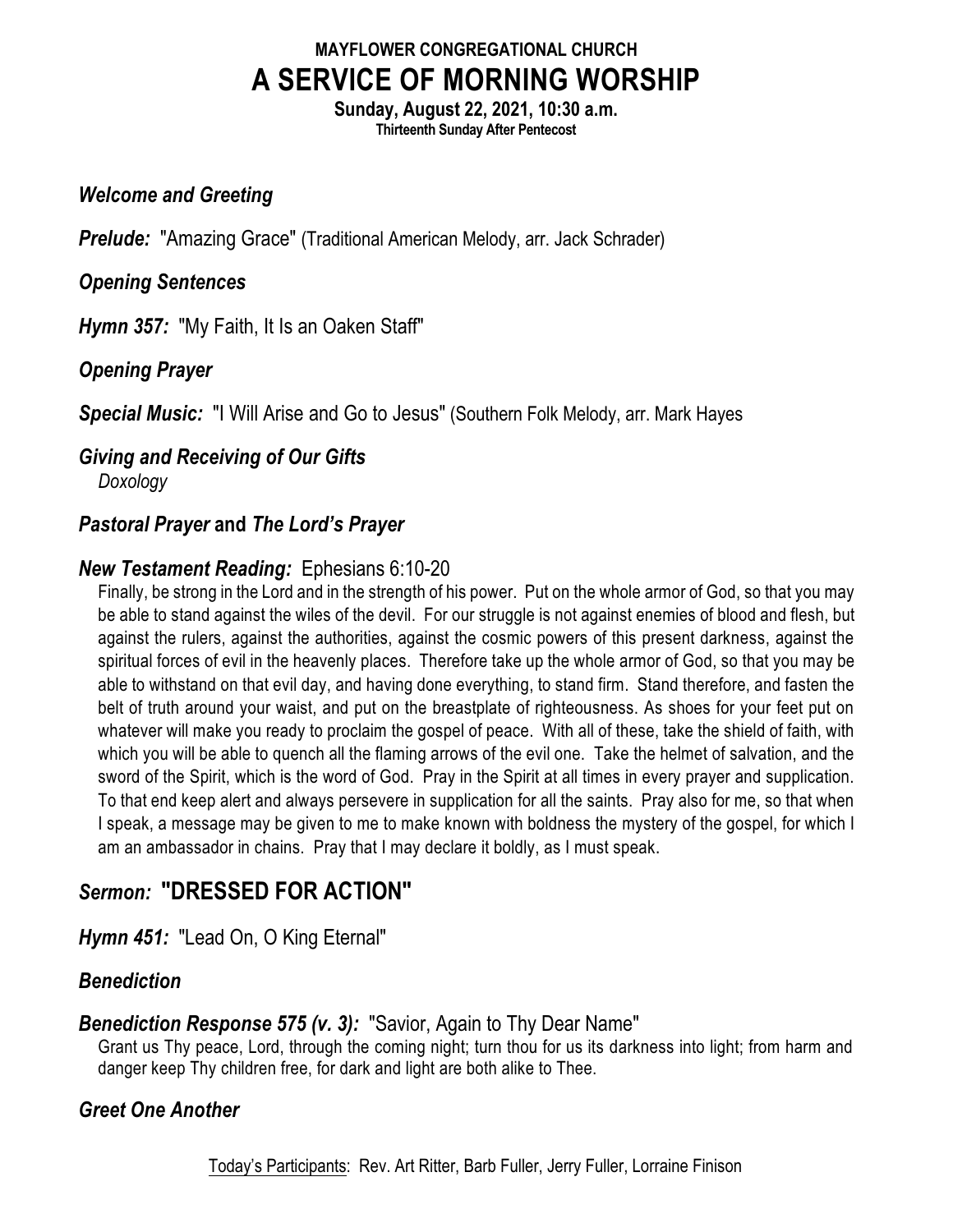

#### **Faith and Assurance**

THE CHRISTIAN LIFE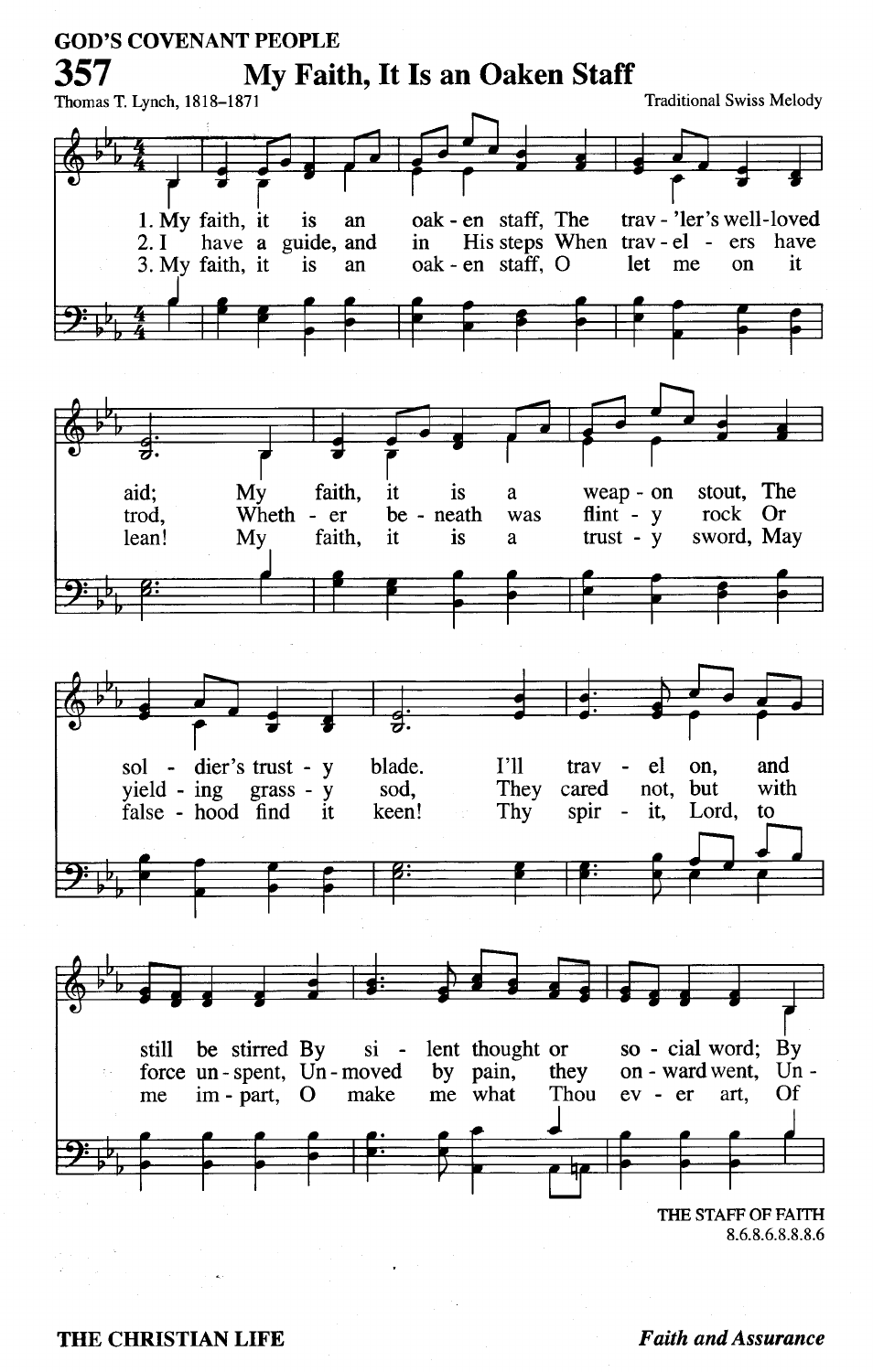#### **GOD'S COVENANT PEOPLE**



الأصف